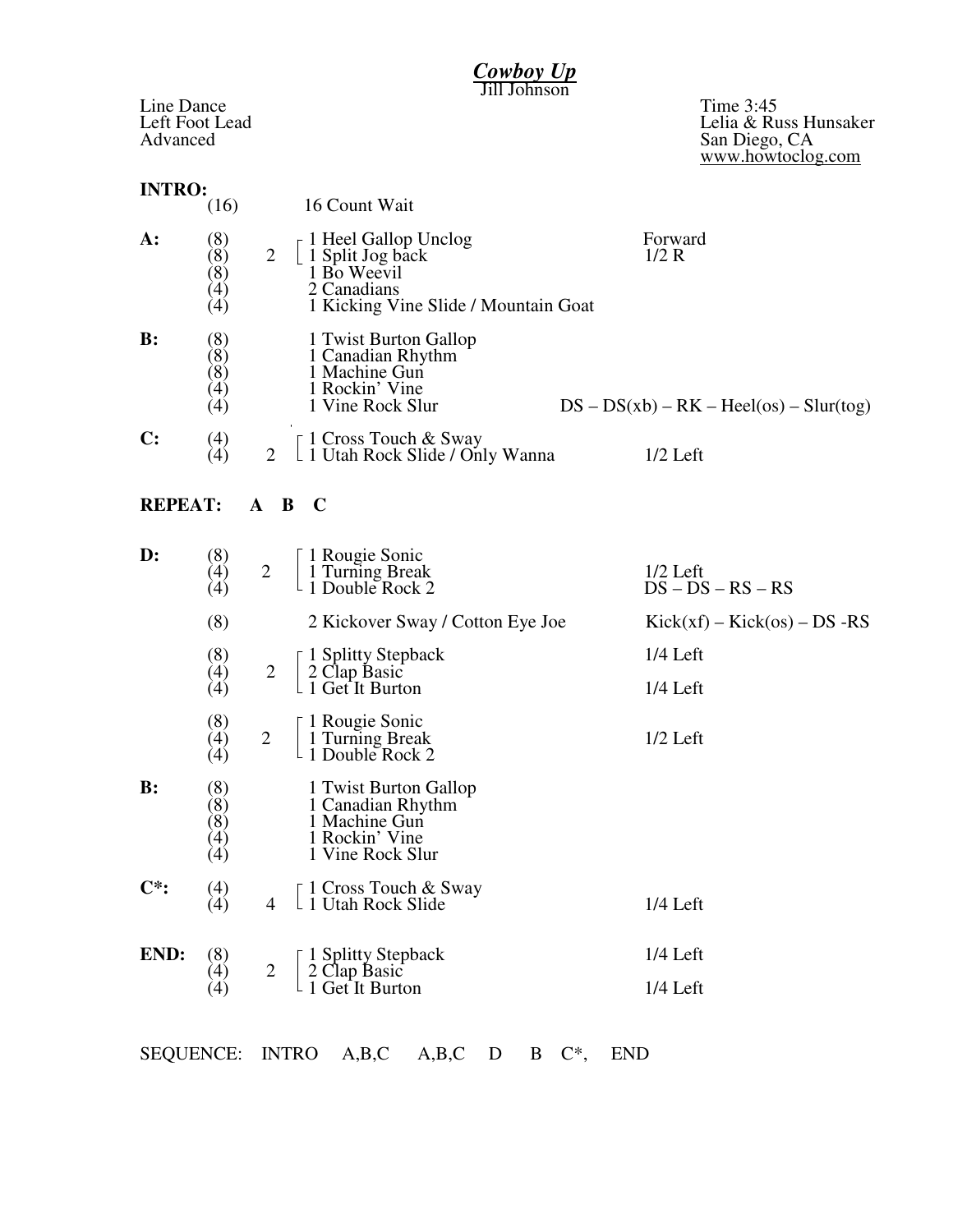## STEP BREAKDOWNS….Cowboy Up

HEEL GALLOP UNCLOG:

| DS<br>L<br>&1                                                                                                                                                                                                                                                                                                                                                                    | (f)<br>Ĥ<br>$\mathbf R$<br>$\&$            | <b>TSN</b><br>$\mathbf R$<br>$\mathbf{a}$                         | S<br>L<br>$\overline{2}$ | (f)<br>H<br>$\mathbf R$<br>$\&$   | <b>TSN</b><br>$\mathbf R$<br>$\rm{a}$      | S<br>L<br>3           | SP<br>$\mathbf{R}$<br>$\&$               | S<br>$\mathbf R$<br>$\overline{4}$ | S<br>L<br>$\&$                 | <b>SP</b><br>$\mathbf R$<br>$5\overline{)}$ | S<br>$\mathbf R$<br>$\&$          | S<br>L<br>6          | DS<br>$\mathbf R$<br>&7    | <b>TOE</b><br>L<br>$\&$             | S<br>$\mathbf R$<br>8             |                     |
|----------------------------------------------------------------------------------------------------------------------------------------------------------------------------------------------------------------------------------------------------------------------------------------------------------------------------------------------------------------------------------|--------------------------------------------|-------------------------------------------------------------------|--------------------------|-----------------------------------|--------------------------------------------|-----------------------|------------------------------------------|------------------------------------|--------------------------------|---------------------------------------------|-----------------------------------|----------------------|----------------------------|-------------------------------------|-----------------------------------|---------------------|
|                                                                                                                                                                                                                                                                                                                                                                                  |                                            | <b>SPLIT JOG BACK:</b>                                            |                          |                                   |                                            |                       |                                          |                                    |                                |                                             |                                   |                      |                            |                                     |                                   |                     |
| DT<br>L<br>$\&$                                                                                                                                                                                                                                                                                                                                                                  | [HT f]<br>JP<br>L<br>$\mathbf{1}$          | Pause<br>$\&$                                                     |                          | <b>TOE</b><br>R<br>$\overline{2}$ | <b>TOE</b><br>L<br>$\&$                    | [HTf]<br>JP<br>R<br>3 |                                          | Pause<br>$\&$                      | <b>TOE</b><br>L                | $\overline{4}$                              | <b>TOE</b><br>R<br>$\&$           | <b>TOE</b><br>L<br>5 | DS<br>$\mathbf{R}$<br>&6   | DS<br>L<br>&7                       | TOE<br>R<br>&                     | <b>SL</b><br>R<br>8 |
| 1/4 Right on count 1, back up on the jogs, 1/4 Right on the Toe Slide                                                                                                                                                                                                                                                                                                            |                                            |                                                                   |                          |                                   |                                            |                       |                                          |                                    |                                |                                             |                                   |                      |                            |                                     |                                   |                     |
|                                                                                                                                                                                                                                                                                                                                                                                  | <b>BO WEEVIL:</b>                          |                                                                   |                          |                                   |                                            |                       |                                          |                                    |                                |                                             |                                   |                      |                            |                                     |                                   |                     |
| $[P \text{ out}]$ $[P \text{ in}]$ $[P \text{ out}]$<br>$[P \text{ in}]$<br>DS<br>DS<br>RK<br>S<br>DS<br>RK<br>S<br>DS<br>TSN<br>H<br>TSN<br>H<br>$\mathbf R$<br>L<br>L<br>$\mathbf R$<br>LR<br>LR<br>LR<br>LR<br>L<br>$\mathbf{R}$<br>L<br>R<br>5<br>&1<br>&2<br>$\&$<br>3<br>&<br>&6<br>&7<br>$\&$<br>8<br>&<br>4                                                              |                                            |                                                                   |                          |                                   |                                            |                       |                                          |                                    |                                |                                             |                                   |                      |                            |                                     |                                   |                     |
| Pivot on HE to touch toes together, then swing them out and snap down.                                                                                                                                                                                                                                                                                                           |                                            |                                                                   |                          |                                   |                                            |                       |                                          |                                    |                                |                                             |                                   |                      |                            |                                     |                                   |                     |
| <b>CANADIAN:</b><br>KICKING VINE SLIDE/ MOUNTAIN GOAT:<br>(f)<br>(f)<br>(b)<br>(b)<br>$($ os $)$<br>(f)<br>[up]<br>DS<br>DT<br><b>HOP</b><br><b>TCH</b><br><b>TOE</b><br><b>TOE</b><br><b>TOE</b><br><b>TOE</b><br><b>TOE</b><br>SĹ<br>DS                                                                                                                                        |                                            |                                                                   |                          |                                   |                                            |                       |                                          |                                    |                                |                                             |                                   |                      |                            |                                     |                                   |                     |
| L<br>&1                                                                                                                                                                                                                                                                                                                                                                          | $\mathbf R$<br>e&                          | L<br>$\rm{a}$                                                     |                          | $\mathbf R$<br>$\overline{2}$     |                                            |                       | L<br>&1                                  |                                    | $\mathbf R$<br>$\&$            | L<br>$\overline{2}$                         | $\mathbf R$<br>$\&$               |                      | L<br>3                     | $\mathbf R$<br>$\&$                 | $\mathbf R$<br>$\overline{4}$     |                     |
| <b>TWIST BURTON GALLOP:</b>                                                                                                                                                                                                                                                                                                                                                      |                                            |                                                                   |                          |                                   |                                            |                       |                                          |                                    |                                |                                             |                                   |                      |                            |                                     |                                   |                     |
| DT<br>L<br>&a                                                                                                                                                                                                                                                                                                                                                                    | <sub>BO</sub><br><b>LR</b><br>$\mathbf{1}$ | $(TW L)$ [HT f]                                                   | JP<br>R<br>$\&$          | S<br>L<br>$\overline{2}$          | $(f \omega)$<br>$SK$ HOP<br>R<br>${\bf e}$ | L<br>$\&$             | (b)<br><b>BR</b><br>R<br>a               | S<br>$\mathbf R$<br>3              | $(f \omega)$<br>L<br>${\bf e}$ | $SK$ HOP<br>R<br>$\&$                       | (b)<br><b>BR</b><br>L<br>$\rm{a}$ | S<br>L<br>4          | $($ os $)$<br>JP<br>R<br>& | (xb)<br><b>TAP</b><br>L<br>$\rm{a}$ | (xb)<br><b>TOE</b><br>$rac{L}{5}$ |                     |
| JP<br>R<br>$\&$                                                                                                                                                                                                                                                                                                                                                                  | <b>TAP</b><br>L<br>a                       | $(os)$ $(xb)$ $(xb)$ $(os)$ $(xb)$ $(xb)$<br><b>TOE</b><br>L<br>6 |                          | JP<br>R<br>$\&$                   | <b>TAP</b><br>L<br>a                       | <b>TOE</b><br>L<br>7  | (b)<br><b>TOE</b><br>$\mathbf R$<br>$\&$ |                                    | [UP]<br>SL<br>R<br>8           |                                             |                                   |                      |                            |                                     |                                   |                     |
| <b>MACHINE GUN:</b><br>(xb [BRK])<br>[UP]<br>(b)<br>[HT]<br>[HT]<br>(f)<br>$\frac{f}{S}$<br>ŠĹ<br><b>PAUSE</b><br>DS<br><b>TOE</b><br><b>SL</b><br><b>HOP</b><br><b>HOP</b><br><b>SL</b><br>DS<br>DS<br>DS<br>L<br>$\mathbf R$<br>$\mathbf R$<br>$\mathbf R$<br>L<br>L<br>L<br>R<br>$\mathbf R$<br>L<br>3<br>$\&$<br>&1<br>&2<br>&4<br>5<br>&7<br>8<br>$\&$<br>$\&$<br>6<br>$\&$ |                                            |                                                                   |                          |                                   |                                            |                       |                                          |                                    |                                |                                             |                                   |                      |                            |                                     |                                   |                     |
| <b>ROCKIN' VINE:</b>                                                                                                                                                                                                                                                                                                                                                             |                                            |                                                                   |                          |                                   |                                            |                       |                                          |                                    |                                |                                             |                                   |                      |                            |                                     |                                   |                     |
| [KK]<br>(xf)<br>(b)<br>[KK]<br>(xf)<br>(OS)<br>$($ os $)$<br>RK<br><b>TOE</b><br>DS<br><b>TOE</b><br><b>TOE</b><br><b>TOE</b><br>S<br>L<br>$\mathbb{R}$<br>L<br>L<br>$\mathbf R$<br>L<br>$\mathbf R$                                                                                                                                                                             |                                            |                                                                   |                          |                                   |                                            |                       |                                          |                                    |                                |                                             |                                   |                      |                            |                                     |                                   |                     |

&1 & 2 & 3 & 4